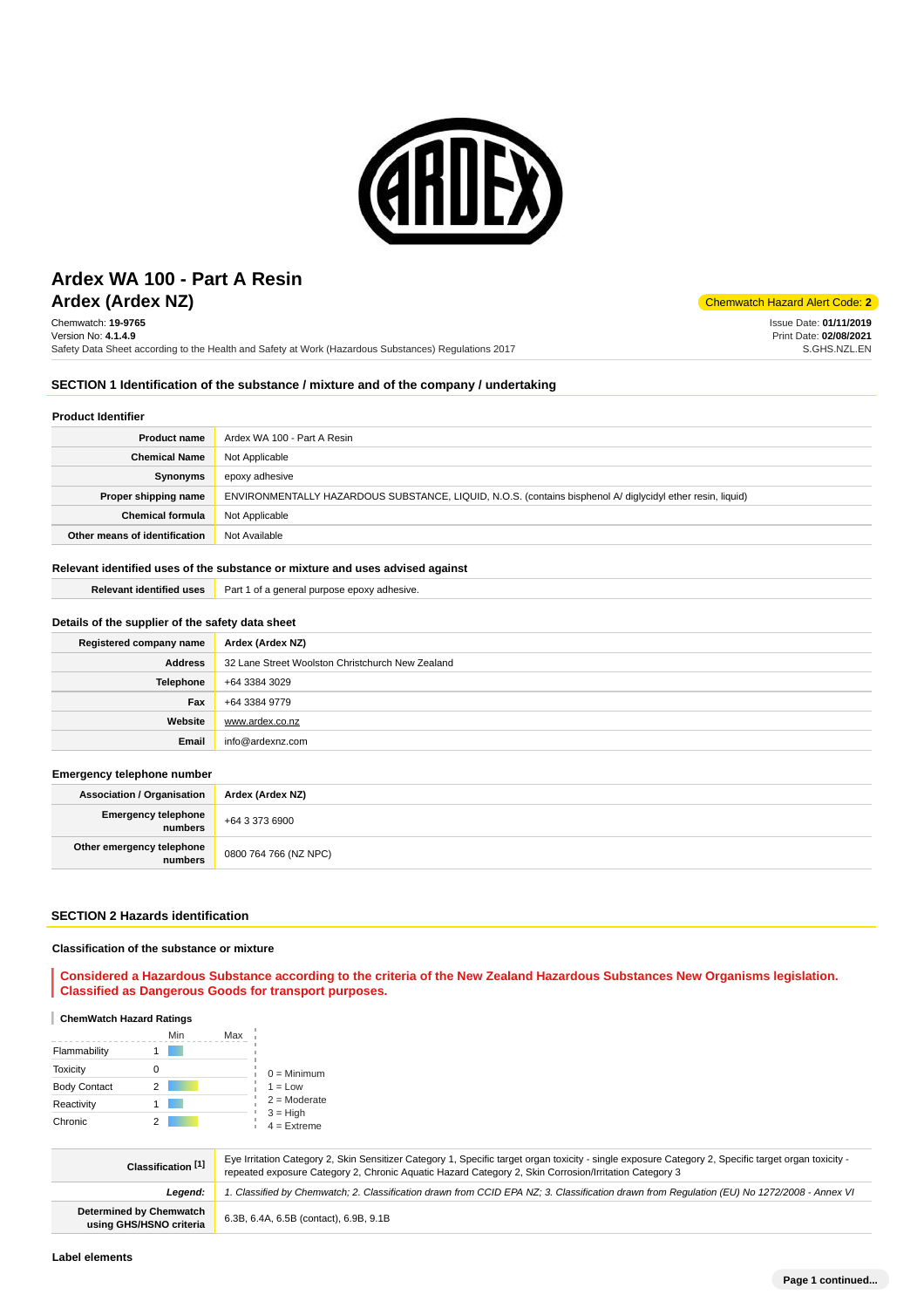

**Signal word Warning**

#### **Hazard statement(s)**

| H319 | Causes serious eye irritation.                                     |
|------|--------------------------------------------------------------------|
| H317 | May cause an allergic skin reaction.                               |
| H371 | May cause damage to organs.                                        |
| H373 | May cause damage to organs through prolonged or repeated exposure. |
| H411 | Toxic to aquatic life with long lasting effects.                   |
| H316 | Causes mild skin irritation.                                       |

#### **Precautionary statement(s) Prevention**

| P260 | Do not breathe mist/vapours/spray.                                               |  |
|------|----------------------------------------------------------------------------------|--|
| P280 | Wear protective gloves, protective clothing, eye protection and face protection. |  |
| P270 | Do not eat, drink or smoke when using this product.                              |  |
| P273 | Avoid release to the environment.                                                |  |

#### **Precautionary statement(s) Response**

| P302+P352      | IF ON SKIN: Wash with plenty of water and soap.                                                                                  |  |
|----------------|----------------------------------------------------------------------------------------------------------------------------------|--|
| P305+P351+P338 | IF IN EYES: Rinse cautiously with water for several minutes. Remove contact lenses, if present and easy to do. Continue rinsing. |  |
| P308+P311      | IF exposed or concerned: Call a POISON CENTER/doctor/physician/first aider.                                                      |  |
| P314           | Get medical advice/attention if you feel unwell.                                                                                 |  |

#### **Precautionary statement(s) Storage**

|       | __ |
|-------|----|
|       |    |
| $  -$ |    |
| .     | .  |
|       |    |

### **Precautionary statement(s) Disposal**

**P501** Dispose of contents/container to authorised hazardous or special waste collection point in accordance with any local regulation.

### **SECTION 3 Composition / information on ingredients**

### **Substances**

See section below for composition of Mixtures

#### **Mixtures**

| <b>CAS No</b> | %[weight]                                                                                                                                                                                             | Name                                        |
|---------------|-------------------------------------------------------------------------------------------------------------------------------------------------------------------------------------------------------|---------------------------------------------|
| 25068-38-6    | 20-70                                                                                                                                                                                                 | bisphenol A/ dialvcidyl ether resin, liquid |
| Not Available | $30 - 80$<br>non hazardous ingredients                                                                                                                                                                |                                             |
| Leaend:       | 1. Classified by Chemwatch; 2. Classification drawn from CCID EPA NZ; 3. Classification drawn from Regulation (EU) No 1272/2008 - Annex VI;<br>4. Classification drawn from C&L * EU IOELVs available |                                             |

#### **SECTION 4 First aid measures**

### **Description of first aid measures**

| <b>Eye Contact</b>  | If this product comes in contact with the eyes:<br>• Wash out immediately with fresh running water.<br>Ensure complete irrigation of the eye by keeping eyelids apart and away from eye and moving the eyelids by occasionally lifting the upper<br>and lower lids.<br>Seek medical attention without delay; if pain persists or recurs seek medical attention.<br>Removal of contact lenses after an eye injury should only be undertaken by skilled personnel. |  |
|---------------------|------------------------------------------------------------------------------------------------------------------------------------------------------------------------------------------------------------------------------------------------------------------------------------------------------------------------------------------------------------------------------------------------------------------------------------------------------------------|--|
| <b>Skin Contact</b> | If skin contact occurs:<br>Immediately remove all contaminated clothing, including footwear.<br>Flush skin and hair with running water (and soap if available).<br>Seek medical attention in event of irritation.                                                                                                                                                                                                                                                |  |
| Inhalation          | If fumes, aerosols or combustion products are inhaled remove from contaminated area.<br>• Other measures are usually unnecessary.                                                                                                                                                                                                                                                                                                                                |  |
| Ingestion           | Immediately give a glass of water.<br>First aid is not generally required. If in doubt, contact a Poisons Information Centre or a doctor.                                                                                                                                                                                                                                                                                                                        |  |

**Indication of any immediate medical attention and special treatment needed**

Treat symptomatically.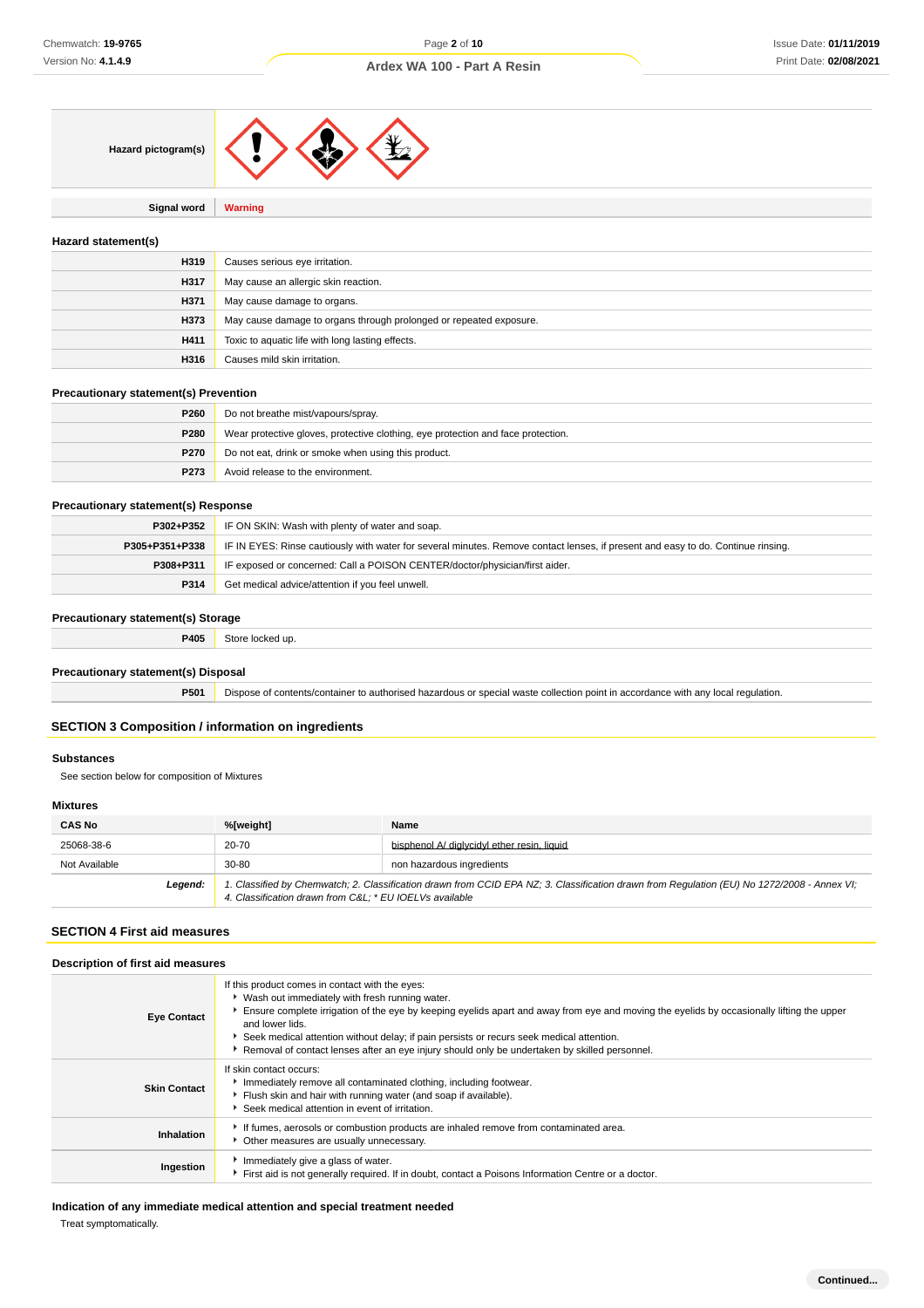## Page **3** of **10 Ardex WA 100 - Part A Resin**

### **SECTION 5 Firefighting measures**

#### **Extinguishing media**

- Foam.
- **Dry chemical powder.**
- **BCF** (where regulations permit).
- Carbon dioxide.

#### **Special hazards arising from the substrate or mixture**

| <b>Fire Incompatibility</b>    | Avoid contamination with oxidising agents i.e. nitrates, oxidising acids, chlorine bleaches, pool chlorine etc. as ignition may result                                                                                                                                                                                                                                         |  |  |
|--------------------------------|--------------------------------------------------------------------------------------------------------------------------------------------------------------------------------------------------------------------------------------------------------------------------------------------------------------------------------------------------------------------------------|--|--|
| <b>Advice for firefighters</b> |                                                                                                                                                                                                                                                                                                                                                                                |  |  |
| <b>Fire Fighting</b>           | Alert Fire Brigade and tell them location and nature of hazard.<br>▶ Wear breathing apparatus plus protective gloves.<br>Prevent, by any means available, spillage from entering drains or water courses.<br>► Use water delivered as a fine spray to control fire and cool adjacent area.                                                                                     |  |  |
| <b>Fire/Explosion Hazard</b>   | Combustible.<br>Slight fire hazard when exposed to heat or flame.<br>Heating may cause expansion or decomposition leading to violent rupture of containers.<br>▶ On combustion, may emit toxic fumes of carbon monoxide (CO).<br>Combustion products include:<br>carbon monoxide (CO)<br>carbon dioxide (CO2)<br>other pyrolysis products typical of burning organic material. |  |  |

#### **SECTION 6 Accidental release measures**

# **Personal precautions, protective equipment and emergency procedures**

See section 8

#### **Environmental precautions**

See section 12

#### **Methods and material for containment and cleaning up**

| <b>Minor Spills</b> | Environmental hazard - contain spillage.<br>Clean up all spills immediately.<br>Avoid contact with skin and eyes.<br>▶ Wear impervious gloves and safety goggles.<br>Trowel up/scrape up.                                                             |
|---------------------|-------------------------------------------------------------------------------------------------------------------------------------------------------------------------------------------------------------------------------------------------------|
| <b>Major Spills</b> | Environmental hazard - contain spillage.<br>Minor hazard.<br>Clear area of personnel.<br>Alert Fire Brigade and tell them location and nature of hazard.<br>• Control personal contact with the substance, by using protective equipment as required. |

Personal Protective Equipment advice is contained in Section 8 of the SDS.

### **SECTION 7 Handling and storage**

#### **Precautions for safe handling**

| Safe handling     | Avoid all personal contact, including inhalation.<br>▶ Wear protective clothing when risk of exposure occurs.<br>Use in a well-ventilated area.                                      |
|-------------------|--------------------------------------------------------------------------------------------------------------------------------------------------------------------------------------|
|                   | Prevent concentration in hollows and sumps.                                                                                                                                          |
| Other information | Store in original containers.<br>Keep containers securely sealed.<br>Store in a cool, dry, well-ventilated area.<br>Store away from incompatible materials and foodstuff containers. |

#### **Conditions for safe storage, including any incompatibilities**

| Suitable container      | Metal can or drum<br>Packaging as recommended by manufacturer.<br>Check all containers are clearly labelled and free from leaks.                                                                                                                                                                                                                                                             |
|-------------------------|----------------------------------------------------------------------------------------------------------------------------------------------------------------------------------------------------------------------------------------------------------------------------------------------------------------------------------------------------------------------------------------------|
| Storage incompatibility | Avoid cross contamination between the two liquid parts of product (kit).<br>If two part products are mixed or allowed to mix in proportions other than manufacturer's recommendation, polymerisation with gelation and<br>evolution of heat (exotherm) may occur.<br>This excess heat may generate toxic vapour<br>Avoid reaction with amines, mercaptans, strong acids and oxidising agents |

### **SECTION 8 Exposure controls / personal protection**

#### **Control parameters**

**Occupational Exposure Limits (OEL)**

**INGREDIENT DATA**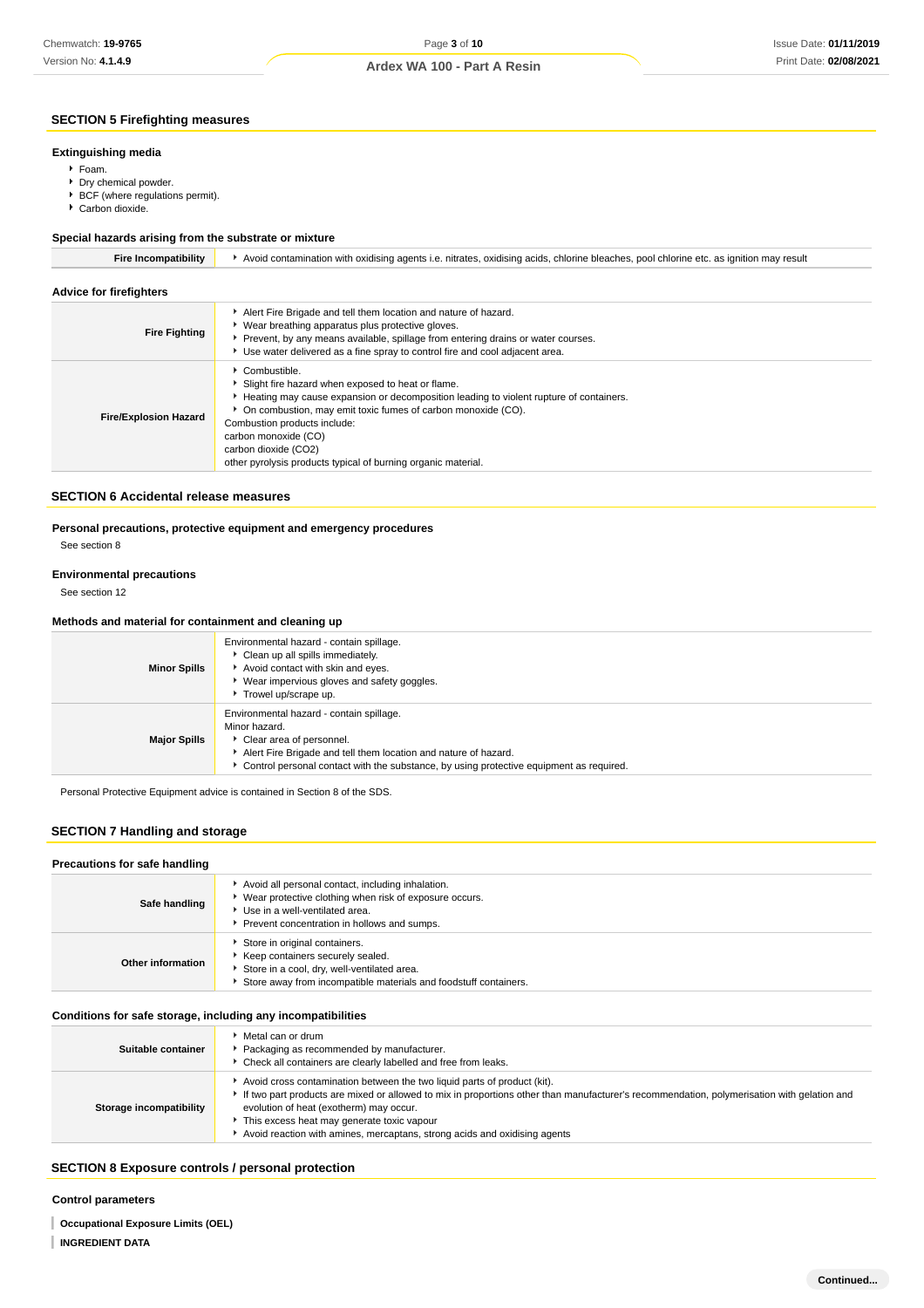| Source                                            | <b>Material name</b><br>Ingredient             |                                                          |               | <b>TWA</b>          | <b>STEL</b>      | Peak             | <b>Notes</b>     |                  |
|---------------------------------------------------|------------------------------------------------|----------------------------------------------------------|---------------|---------------------|------------------|------------------|------------------|------------------|
| New Zealand Workplace<br>Exposure Standards (WES) | bisphenol A/ diglycidyl ether<br>resin, liquid | Particulates not otherwise classified<br>respirable dust |               |                     | $3$ mg/m $3$     | Not<br>Available | Not<br>Available | Not<br>Available |
| New Zealand Workplace<br>Exposure Standards (WES) | bisphenol A/ diglycidyl ether<br>resin, liquid | Particulates not otherwise classified                    |               | 10<br>mg/m3         | Not<br>Available | Not<br>Available | Not<br>Available |                  |
| <b>Emergency Limits</b>                           |                                                |                                                          |               |                     |                  |                  |                  |                  |
| Ingredient                                        | TEEL-1                                         |                                                          | TEEL-2        |                     |                  | TEEL-3           |                  |                  |
| bisphenol A/ diglycidyl ether<br>resin, liquid    | $90 \text{ mg/m}$ 3                            |                                                          | 990 mg/m3     |                     |                  | 5,900 mg/m3      |                  |                  |
|                                                   |                                                |                                                          |               |                     |                  |                  |                  |                  |
| Ingredient                                        | <b>Original IDLH</b>                           |                                                          |               | <b>Revised IDLH</b> |                  |                  |                  |                  |
| bisphenol A/ diglycidyl ether<br>resin, liquid    | Not Available                                  |                                                          | Not Available |                     |                  |                  |                  |                  |

#### **Exposure controls**

| Appropriate engineering<br>controls | Engineering controls are used to remove a hazard or place a barrier between the worker and the hazard. Well-designed engineering controls can<br>be highly effective in protecting workers and will typically be independent of worker interactions to provide this high level of protection.<br>The basic types of engineering controls are:<br>Process controls which involve changing the way a job activity or process is done to reduce the risk.<br>Enclosure and/or isolation of emission source which keeps a selected hazard "physically" away from the worker and ventilation that strategically<br>"adds" and "removes" air in the work environment.                                                                                                                                                                                                                                                                                                                                                                                                                                                                                                                                                                                                  |
|-------------------------------------|------------------------------------------------------------------------------------------------------------------------------------------------------------------------------------------------------------------------------------------------------------------------------------------------------------------------------------------------------------------------------------------------------------------------------------------------------------------------------------------------------------------------------------------------------------------------------------------------------------------------------------------------------------------------------------------------------------------------------------------------------------------------------------------------------------------------------------------------------------------------------------------------------------------------------------------------------------------------------------------------------------------------------------------------------------------------------------------------------------------------------------------------------------------------------------------------------------------------------------------------------------------|
| <b>Personal protection</b>          |                                                                                                                                                                                                                                                                                                                                                                                                                                                                                                                                                                                                                                                                                                                                                                                                                                                                                                                                                                                                                                                                                                                                                                                                                                                                  |
| Eye and face protection             | Safety glasses with side shields.<br>Chemical goggles.<br>▶ Contact lenses may pose a special hazard; soft contact lenses may absorb and concentrate irritants. A written policy document, describing<br>the wearing of lenses or restrictions on use, should be created for each workplace or task.                                                                                                                                                                                                                                                                                                                                                                                                                                                                                                                                                                                                                                                                                                                                                                                                                                                                                                                                                             |
| <b>Skin protection</b>              | See Hand protection below                                                                                                                                                                                                                                                                                                                                                                                                                                                                                                                                                                                                                                                                                                                                                                                                                                                                                                                                                                                                                                                                                                                                                                                                                                        |
| Hands/feet protection               | NOTE:<br>The material may produce skin sensitisation in predisposed individuals. Care must be taken, when removing gloves and other protective<br>equipment, to avoid all possible skin contact.<br>▶ Contaminated leather items, such as shoes, belts and watch-bands should be removed and destroyed.<br>When handling liquid-grade epoxy resins wear chemically protective gloves, boots and aprons.<br>The performance, based on breakthrough times ,of:<br>-Ethyl Vinyl Alcohol (EVAL laminate) is generally excellent<br>Butyl Rubber ranges from excellent to good<br>-Nitrile Butyl Rubber (NBR) from excellent to fair.<br>·Neoprene from excellent to fair<br>. Polyvinyl (PVC) from excellent to poor<br>As defined in ASTM F-739-96<br>-Excellent breakthrough time > 480 min<br>Good breakthrough time > 20 min<br>·Fair breakthrough time < 20 min<br>Poor glove material degradation<br>Gloves should be tested against each resin system prior to making a selection of the most suitable type. Systems include both the resin and any<br>hardener, individually and collectively)<br>DO NOT use cotton or leather (which absorb and concentrate the resin), natural rubber (latex), medical or polyethylene gloves (which<br>absorb the resin). |
| <b>Body protection</b>              | See Other protection below                                                                                                                                                                                                                                                                                                                                                                                                                                                                                                                                                                                                                                                                                                                                                                                                                                                                                                                                                                                                                                                                                                                                                                                                                                       |
| Other protection                    | • Overalls.<br>P.V.C apron.<br><b>Barrier cream.</b><br>Skin cleansing cream.                                                                                                                                                                                                                                                                                                                                                                                                                                                                                                                                                                                                                                                                                                                                                                                                                                                                                                                                                                                                                                                                                                                                                                                    |

#### **Respiratory protection**

Type A-P Filter of sufficient capacity. (AS/NZS 1716 & 1715, EN 143:2000 & 149:2001, ANSI Z88 or national equivalent)

Where the concentration of gas/particulates in the breathing zone, approaches or exceeds the "Exposure Standard" (or ES), respiratory protection is required. Degree of protection varies with both face-piece and Class of filter; the nature of protection varies with Type of filter.

| <b>Required Minimum Protection Factor</b> | <b>Half-Face Respirator</b><br><b>Full-Face Respirator</b> |                    | <b>Powered Air Respirator</b> |  |
|-------------------------------------------|------------------------------------------------------------|--------------------|-------------------------------|--|
| up to $10 \times ES$                      | A-AUS P2                                                   |                    | A-PAPR-AUS / Class 1 P2       |  |
| up to $50 \times ES$                      |                                                            | A-AUS / Class 1 P2 |                               |  |
| up to $100 \times ES$                     |                                                            | $A-2P2$            | A-PAPR-2 P2 ^                 |  |

^ - Full-face

A(All classes) = Organic vapours, B AUS or B1 = Acid gasses, B2 = Acid gas or hydrogen cyanide(HCN), B3 = Acid gas or hydrogen cyanide(HCN), E = Sulfur dioxide(SO2), G = Agricultural chemicals, K = Ammonia(NH3), Hg = Mercury, NO = Oxides of nitrogen, MB = Methyl bromide, AX = Low boiling point organic compounds(below 65 degC)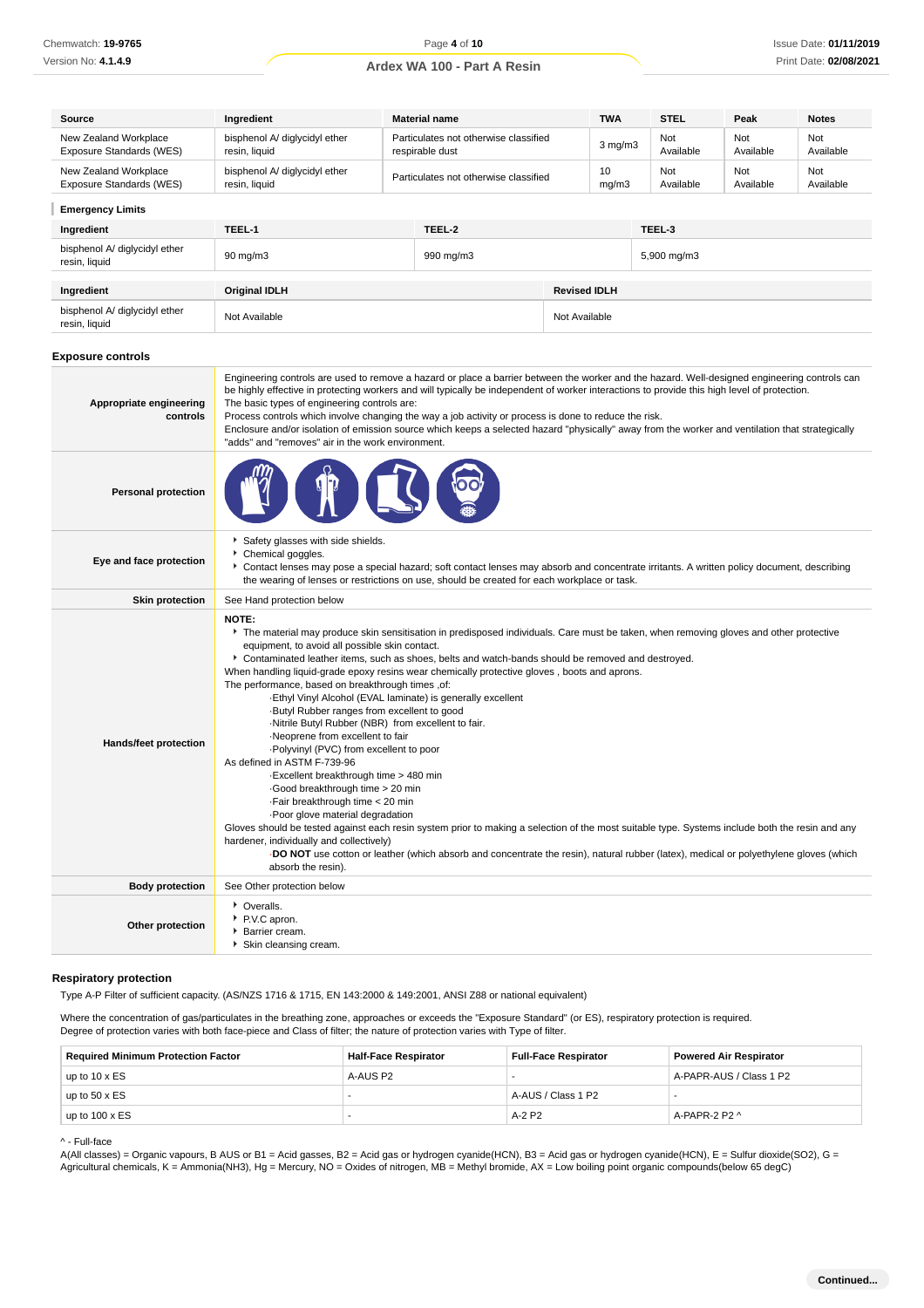Cartridge respirators should never be used for emergency ingress or in areas of unknown vapour concentrations or oxygen content.

The wearer must be warned to leave the contaminated area immediately on detecting any odours through the respirator. The odour may indicate that the mask is not functioning properly, that the vapour concentration is too high, or that the mask is not properly fitted. Because of these limitations, only restricted use of cartridge respirators is considered appropriate.

Cartridge performance is affected by humidity. Cartridges should be changed after 2 hr of continuous use unless it is determined that the humidity is less than 75%, in which case, cartridges can be used for 4 hr. Used cartridges should be discarded daily, regardless of the length of time used

### **SECTION 9 Physical and chemical properties**

#### **Information on basic physical and chemical properties**

| Appearance                                      | Off white paste; does not mix with water. |                                            |                |
|-------------------------------------------------|-------------------------------------------|--------------------------------------------|----------------|
|                                                 |                                           |                                            |                |
| <b>Physical state</b>                           | Non Slump Paste                           | Relative density (Water = $1$ )            | Not Available  |
| Odour                                           | Not Available                             | Partition coefficient n-octanol<br>/ water | Not Available  |
| <b>Odour threshold</b>                          | Not Available                             | Auto-ignition temperature (°C)             | Not Applicable |
| pH (as supplied)                                | Not Applicable                            | <b>Decomposition temperature</b>           | Not Available  |
| Melting point / freezing point<br>(°C)          | Not Available                             | Viscosity (cSt)                            | Not Available  |
| Initial boiling point and boiling<br>range (°C) | Not Available                             | Molecular weight (g/mol)                   | Not Applicable |
| Flash point (°C)                                | Not Applicable                            | <b>Taste</b>                               | Not Available  |
| <b>Evaporation rate</b>                         | Not Available                             | <b>Explosive properties</b>                | Not Available  |
| Flammability                                    | Not Applicable                            | <b>Oxidising properties</b>                | Not Available  |
| Upper Explosive Limit (%)                       | Not Applicable                            | Surface Tension (dyn/cm or<br>$mN/m$ )     | Not Available  |
| Lower Explosive Limit (%)                       | Not Applicable                            | <b>Volatile Component (%vol)</b>           | Not Available  |
| Vapour pressure (kPa)                           | Not Available                             | Gas group                                  | Not Available  |
| Solubility in water                             | Immiscible                                | pH as a solution (%)                       | Not Available  |
| Vapour density $(Air = 1)$                      | Not Available                             | VOC g/L                                    | Not Available  |

### **SECTION 10 Stability and reactivity**

| Reactivity                                 | See section 7                                                                                                                      |
|--------------------------------------------|------------------------------------------------------------------------------------------------------------------------------------|
| <b>Chemical stability</b>                  | Unstable in the presence of incompatible materials.<br>▶ Product is considered stable.<br>Hazardous polymerisation will not occur. |
| Possibility of hazardous<br>reactions      | See section 7                                                                                                                      |
| <b>Conditions to avoid</b>                 | See section 7                                                                                                                      |
| Incompatible materials                     | See section 7                                                                                                                      |
| <b>Hazardous decomposition</b><br>products | See section 5                                                                                                                      |

### **SECTION 11 Toxicological information**

#### **Information on toxicological effects**

| Inhaled                       | The material is not thought to produce adverse health effects or irritation of the respiratory tract (as classified by EC Directives using animal<br>models). Nevertheless, good hygiene practice requires that exposure be kept to a minimum and that suitable control measures be used in an<br>occupational setting.                                                                                                                                                                                                                                                                                                      |                            |  |  |  |
|-------------------------------|------------------------------------------------------------------------------------------------------------------------------------------------------------------------------------------------------------------------------------------------------------------------------------------------------------------------------------------------------------------------------------------------------------------------------------------------------------------------------------------------------------------------------------------------------------------------------------------------------------------------------|----------------------------|--|--|--|
| Ingestion                     | The material has NOT been classified by EC Directives or other classification systems as "harmful by ingestion". This is because of the lack of<br>corroborating animal or human evidence.                                                                                                                                                                                                                                                                                                                                                                                                                                   |                            |  |  |  |
| <b>Skin Contact</b>           | This material can cause inflammation of the skin on contact in some persons.<br>The material may accentuate any pre-existing dermatitis condition<br>Open cuts, abraded or irritated skin should not be exposed to this material<br>Entry into the blood-stream, through, for example, cuts, abrasions or lesions, may produce systemic injury with harmful effects. Examine the skin<br>prior to the use of the material and ensure that any external damage is suitably protected.                                                                                                                                         |                            |  |  |  |
| Eye                           | This material can cause eye irritation and damage in some persons.                                                                                                                                                                                                                                                                                                                                                                                                                                                                                                                                                           |                            |  |  |  |
| Chronic                       | Skin contact with the material is more likely to cause a sensitisation reaction in some persons compared to the general population.<br>There has been some concern that this material can cause cancer or mutations but there is not enough data to make an assessment.<br>There is some evidence that inhaling this product is more likely to cause a sensitisation reaction in some persons compared to the general<br>population.<br>Based on experience with similar materials, there is a possibility that exposure to the material may reduce fertility in humans at levels which do<br>not cause other toxic effects. |                            |  |  |  |
|                               |                                                                                                                                                                                                                                                                                                                                                                                                                                                                                                                                                                                                                              |                            |  |  |  |
|                               | <b>TOXICITY</b>                                                                                                                                                                                                                                                                                                                                                                                                                                                                                                                                                                                                              | <b>IRRITATION</b>          |  |  |  |
| Ardex WA 100 - Part A Resin   | Not Available                                                                                                                                                                                                                                                                                                                                                                                                                                                                                                                                                                                                                | Not Available              |  |  |  |
| bisphenol A/ diglycidyl ether | <b>TOXICITY</b>                                                                                                                                                                                                                                                                                                                                                                                                                                                                                                                                                                                                              | <b>IRRITATION</b>          |  |  |  |
| resin, liquid                 | dermal (rat) LD50: >1200 mg/kg $^{[2]}$                                                                                                                                                                                                                                                                                                                                                                                                                                                                                                                                                                                      | Eye (rabbit): 100mg - Mild |  |  |  |
|                               |                                                                                                                                                                                                                                                                                                                                                                                                                                                                                                                                                                                                                              |                            |  |  |  |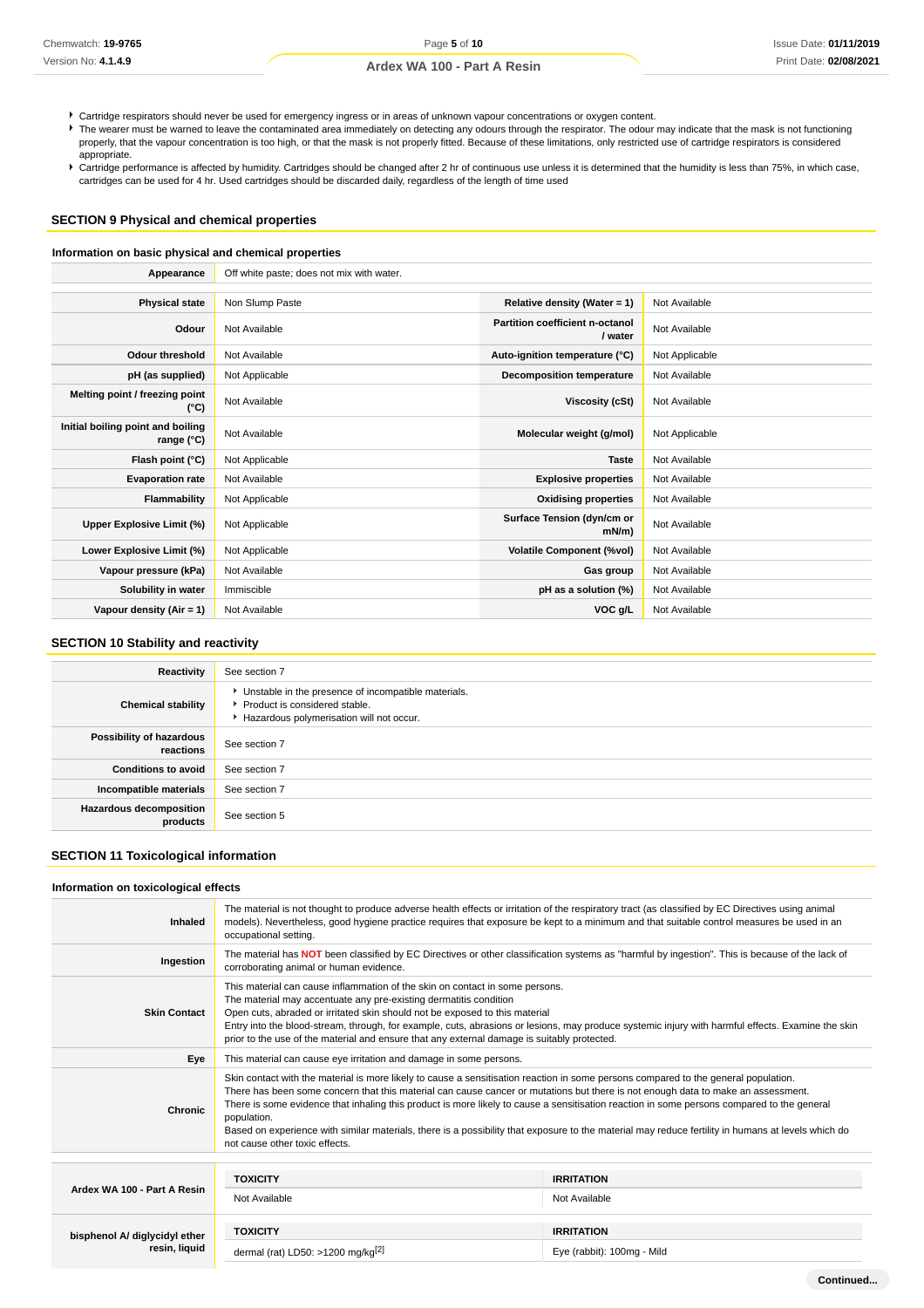|                                                              | Oral(Mouse) LD50; >500 mg/kg <sup>[2]</sup>                                                                                                                                                                                                                                                                                                                                                                                                                                                                                                                                                                                                                                                                                                                                                                                                                                                                                                                                                                                                                                                                                                                                                                                                                                                                                                                                                                                                                                                                                                                                                                                                                                                                                                                                                                                                                                                                                                                                                                                                                                                                                                                                                                                                                                                           |                                 |                                                                                                                                                                                                                                                                                       |  |  |
|--------------------------------------------------------------|-------------------------------------------------------------------------------------------------------------------------------------------------------------------------------------------------------------------------------------------------------------------------------------------------------------------------------------------------------------------------------------------------------------------------------------------------------------------------------------------------------------------------------------------------------------------------------------------------------------------------------------------------------------------------------------------------------------------------------------------------------------------------------------------------------------------------------------------------------------------------------------------------------------------------------------------------------------------------------------------------------------------------------------------------------------------------------------------------------------------------------------------------------------------------------------------------------------------------------------------------------------------------------------------------------------------------------------------------------------------------------------------------------------------------------------------------------------------------------------------------------------------------------------------------------------------------------------------------------------------------------------------------------------------------------------------------------------------------------------------------------------------------------------------------------------------------------------------------------------------------------------------------------------------------------------------------------------------------------------------------------------------------------------------------------------------------------------------------------------------------------------------------------------------------------------------------------------------------------------------------------------------------------------------------------|---------------------------------|---------------------------------------------------------------------------------------------------------------------------------------------------------------------------------------------------------------------------------------------------------------------------------------|--|--|
| Legend:                                                      | 1. Value obtained from Europe ECHA Registered Substances - Acute toxicity 2.* Value obtained from manufacturer's SDS. Unless otherwise<br>specified data extracted from RTECS - Register of Toxic Effect of chemical Substances                                                                                                                                                                                                                                                                                                                                                                                                                                                                                                                                                                                                                                                                                                                                                                                                                                                                                                                                                                                                                                                                                                                                                                                                                                                                                                                                                                                                                                                                                                                                                                                                                                                                                                                                                                                                                                                                                                                                                                                                                                                                       |                                 |                                                                                                                                                                                                                                                                                       |  |  |
|                                                              |                                                                                                                                                                                                                                                                                                                                                                                                                                                                                                                                                                                                                                                                                                                                                                                                                                                                                                                                                                                                                                                                                                                                                                                                                                                                                                                                                                                                                                                                                                                                                                                                                                                                                                                                                                                                                                                                                                                                                                                                                                                                                                                                                                                                                                                                                                       |                                 |                                                                                                                                                                                                                                                                                       |  |  |
| <b>BISPHENOL A/ DIGLYCIDYL</b><br><b>ETHER RESIN, LIQUID</b> | Foetoxicity has been observed in animal studies Oral (rabbit, female) NOEL 180 mg/kg (teratogenicity; NOEL (maternal 60 mg/kg<br>The following information refers to contact allergens as a group and may not be specific to this product.<br>Contact allergies quickly manifest themselves as contact eczema, more rarely as urticaria or Quincke's oedema. The pathogenesis of contact<br>eczema involves a cell-mediated (T lymphocytes) immune reaction of the delayed type. Other allergic skin reactions, e.g. contact urticaria,<br>involve antibody-mediated immune reactions. The significance of the contact allergen is not simply determined by its sensitisation potential: the<br>distribution of the substance and the opportunities for contact with it are equally important.<br>The chemical structure of hydroxylated diphenylalkanes or bisphenols consists of two phenolic rings joined together through a bridging carbon.<br>This class of endocrine disruptors that mimic oestrogens is widely used in industry, particularly in plastics.<br>Bisphenol A (BPA) and some related compounds exhibit oestrogenic activity in human breast cancer cell line MCF-7, but there were remarkable<br>differences in activity. Several derivatives of BPA exhibited significant thyroid hormonal activity towards rat pituitary cell line GH3, which releases<br>growth hormone in a thyroid hormone-dependent manner. However, BPA and several other derivatives did not show such activity.<br>The substance is classified by IARC as Group 3:<br>NOT classifiable as to its carcinogenicity to humans.<br>Evidence of carcinogenicity may be inadequate or limited in animal testing.<br>Animal testing over 13 weeks showed bisphenol A diglycidyl ether (BADGE) caused mild to moderate, chronic, inflammation of the skin.<br>reproductive effects.<br>Cancer-causing potential: It has been concluded that bisphenol A diglycidyl ether cannot be classified with respect to its cancer-causing potential<br>in humans.<br>Genetic toxicity: Laboratory tests on genetic toxicity of BADGE have so far been negative.<br>Immunotoxicity: Animal testing suggests regular injections of diluted BADGE may result in sensitization.<br>found any evidence of hormonal disruption. |                                 | Reproductive and Developmental Toxicity: Animal testing showed BADGE given over several months caused reduction in body weight but had no<br>Consumer exposure: Comsumer exposure to BADGE is almost exclusively from migration of BADGE from can coatings into food. Testing has not |  |  |
| <b>Acute Toxicity</b>                                        | ×                                                                                                                                                                                                                                                                                                                                                                                                                                                                                                                                                                                                                                                                                                                                                                                                                                                                                                                                                                                                                                                                                                                                                                                                                                                                                                                                                                                                                                                                                                                                                                                                                                                                                                                                                                                                                                                                                                                                                                                                                                                                                                                                                                                                                                                                                                     | Carcinogenicity                 | ×                                                                                                                                                                                                                                                                                     |  |  |
| <b>Skin Irritation/Corrosion</b>                             | ✔                                                                                                                                                                                                                                                                                                                                                                                                                                                                                                                                                                                                                                                                                                                                                                                                                                                                                                                                                                                                                                                                                                                                                                                                                                                                                                                                                                                                                                                                                                                                                                                                                                                                                                                                                                                                                                                                                                                                                                                                                                                                                                                                                                                                                                                                                                     | Reproductivity                  | ×                                                                                                                                                                                                                                                                                     |  |  |
| <b>Serious Eye Damage/Irritation</b>                         | ✔                                                                                                                                                                                                                                                                                                                                                                                                                                                                                                                                                                                                                                                                                                                                                                                                                                                                                                                                                                                                                                                                                                                                                                                                                                                                                                                                                                                                                                                                                                                                                                                                                                                                                                                                                                                                                                                                                                                                                                                                                                                                                                                                                                                                                                                                                                     | <b>STOT - Single Exposure</b>   | ✔                                                                                                                                                                                                                                                                                     |  |  |
| <b>Respiratory or Skin</b><br>sensitisation                  | ✔                                                                                                                                                                                                                                                                                                                                                                                                                                                                                                                                                                                                                                                                                                                                                                                                                                                                                                                                                                                                                                                                                                                                                                                                                                                                                                                                                                                                                                                                                                                                                                                                                                                                                                                                                                                                                                                                                                                                                                                                                                                                                                                                                                                                                                                                                                     | <b>STOT - Repeated Exposure</b> | ✔                                                                                                                                                                                                                                                                                     |  |  |
| <b>Mutagenicity</b>                                          | ×                                                                                                                                                                                                                                                                                                                                                                                                                                                                                                                                                                                                                                                                                                                                                                                                                                                                                                                                                                                                                                                                                                                                                                                                                                                                                                                                                                                                                                                                                                                                                                                                                                                                                                                                                                                                                                                                                                                                                                                                                                                                                                                                                                                                                                                                                                     | <b>Aspiration Hazard</b>        | ×                                                                                                                                                                                                                                                                                     |  |  |
|                                                              |                                                                                                                                                                                                                                                                                                                                                                                                                                                                                                                                                                                                                                                                                                                                                                                                                                                                                                                                                                                                                                                                                                                                                                                                                                                                                                                                                                                                                                                                                                                                                                                                                                                                                                                                                                                                                                                                                                                                                                                                                                                                                                                                                                                                                                                                                                       | Leaend:                         | $\blacktriangleright$ – Data either not available or does not fill the criteria for classification                                                                                                                                                                                    |  |  |

 $\blacktriangleright$  – Data either not available or ups in the -<br>  $\blacktriangleright$  – Data available to make classification

### **SECTION 12 Ecological information**

### **Toxicity**

|                                                | Endpoint                                                                                                                                                                                                                                                                                 | <b>Test Duration (hr)</b> | <b>Species</b> | Value            | Source           |
|------------------------------------------------|------------------------------------------------------------------------------------------------------------------------------------------------------------------------------------------------------------------------------------------------------------------------------------------|---------------------------|----------------|------------------|------------------|
| Ardex WA 100 - Part A Resin                    | Not<br>Available                                                                                                                                                                                                                                                                         | Not Available             | Not Available  | Not<br>Available | Not<br>Available |
|                                                | Endpoint                                                                                                                                                                                                                                                                                 | <b>Test Duration (hr)</b> | <b>Species</b> | Value            | <b>Source</b>    |
| bisphenol A/ diglycidyl ether<br>resin, liquid | EC50                                                                                                                                                                                                                                                                                     | 48h                       | Crustacea      | $\sim$ 2mg/l     | $\overline{2}$   |
|                                                | EC50(ECx)                                                                                                                                                                                                                                                                                | 48h                       | Crustacea      | $\sim$ 2mg/l     | $\overline{2}$   |
| Legend:                                        | Extracted from 1. IUCLID Toxicity Data 2. Europe ECHA Registered Substances - Ecotoxicological Information - Aquatic Toxicity 3. EPIWIN Suite<br>V3.12 (QSAR) - Aquatic Toxicity Data (Estimated) 4. US EPA, Ecotox database - Aquatic Toxicity Data 5. ECETOC Aquatic Hazard Assessment |                           |                |                  |                  |

Toxic to aquatic organisms, may cause long-term adverse effects in the aquatic environment.

Do NOT allow product to come in contact with surface waters or to intertidal areas below the mean high water mark. Do not contaminate water when cleaning equipment or disposing of equipment wash-waters.

Data 6. NITE (Japan) - Bioconcentration Data 7. METI (Japan) - Bioconcentration Data 8. Vendor Data

Wastes resulting from use of the product must be disposed of on site or at approved waste sites.

**DO NOT** discharge into sewer or waterways.

#### **Persistence and degradability**

| Ingredient                                     | Persistence: Water/Soil  | <b>Persistence: Air</b> |
|------------------------------------------------|--------------------------|-------------------------|
| bisphenol A/ diglycidyl ether<br>resin, liquid | <b>HIGH</b>              | <b>HIGH</b>             |
| <b>Bioaccumulative potential</b>               |                          |                         |
| Ingredient                                     | <b>Bioaccumulation</b>   |                         |
| bisphenol A/ diglycidyl ether<br>resin, liquid | LOW (LogKOW = $2.6835$ ) |                         |
| Mobility in soil                               |                          |                         |
| Ingredient                                     | <b>Mobility</b>          |                         |

| -------------                                  | ----------           |
|------------------------------------------------|----------------------|
| bisphenol A/ diglycidyl ether<br>resin, liquid | LOW (KOC = $51.43$ ) |
|                                                |                      |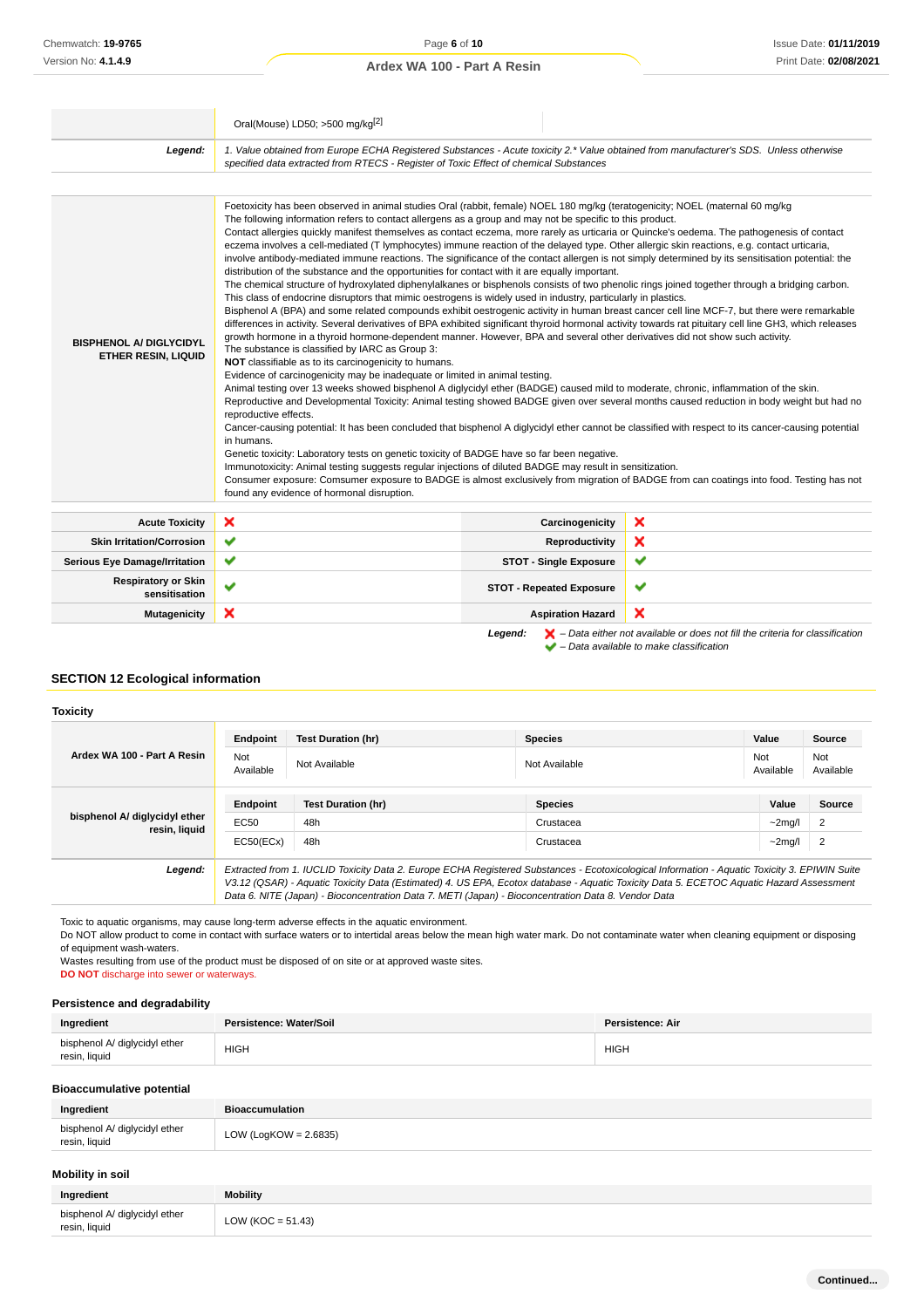### **SECTION 13 Disposal considerations**

| Waste treatment methods      |                                                                                                                                                                                                                                                                                                                                                                                                                                                                                                                                                                                                                                                                                                                                                                                                                                                                                                                                                                                                                                                                                                     |
|------------------------------|-----------------------------------------------------------------------------------------------------------------------------------------------------------------------------------------------------------------------------------------------------------------------------------------------------------------------------------------------------------------------------------------------------------------------------------------------------------------------------------------------------------------------------------------------------------------------------------------------------------------------------------------------------------------------------------------------------------------------------------------------------------------------------------------------------------------------------------------------------------------------------------------------------------------------------------------------------------------------------------------------------------------------------------------------------------------------------------------------------|
| Product / Packaging disposal | Containers may still present a chemical hazard/ danger when empty.<br>Return to supplier for reuse/ recycling if possible.<br>Otherwise:<br>If container can not be cleaned sufficiently well to ensure that residuals do not remain or if the container cannot be used to store the same<br>product, then puncture containers, to prevent re-use, and bury at an authorised landfill.<br>▶ Where possible retain label warnings and SDS and observe all notices pertaining to the product.<br>DO NOT allow wash water from cleaning or process equipment to enter drains.<br>It may be necessary to collect all wash water for treatment before disposal.<br>In all cases disposal to sewer may be subject to local laws and regulations and these should be considered first.<br>Where in doubt contact the responsible authority.<br>Recycle wherever possible or consult manufacturer for recycling options.<br>Consult State Land Waste Authority for disposal.<br>Bury or incinerate residue at an approved site.<br>Recycle containers if possible, or dispose of in an authorised landfill. |
|                              |                                                                                                                                                                                                                                                                                                                                                                                                                                                                                                                                                                                                                                                                                                                                                                                                                                                                                                                                                                                                                                                                                                     |

Ensure that the hazardous substance is disposed in accordance with the Hazardous Substances (Disposal) Notice 2017

#### **Disposal Requirements**

Packages that have been in direct contact with the hazardous substance must be only disposed if the hazardous substance was appropriately removed and cleaned out from the package. The package must be disposed according to the manufacturer's directions taking into account the material it is made of. Packages which hazardous content have been appropriately treated and removed may be recycled.

The hazardous substance must only be disposed if it has been treated by a method that changed the characteristics or composition of the substance and it is no longer hazardous.

#### **SECTION 14 Transport information**

| <b>Labels Required</b>  |       |
|-------------------------|-------|
|                         |       |
| <b>Marine Pollutant</b> |       |
| <b>HAZCHEM</b>          | $-3Z$ |

#### **Land transport (UN)**

| UN number                    | 3082                                    |                                                                                                            |  |  |  |
|------------------------------|-----------------------------------------|------------------------------------------------------------------------------------------------------------|--|--|--|
| UN proper shipping name      |                                         | ENVIRONMENTALLY HAZARDOUS SUBSTANCE, LIQUID, N.O.S. (contains bisphenol A/ diglycidyl ether resin, liquid) |  |  |  |
| Transport hazard class(es)   | Class<br>9<br>Subrisk<br>Not Applicable |                                                                                                            |  |  |  |
| Packing group                | Ш                                       |                                                                                                            |  |  |  |
| <b>Environmental hazard</b>  | Environmentally hazardous               |                                                                                                            |  |  |  |
| Special precautions for user | Special provisions<br>Limited quantity  | 274; 331; 335; 375<br>5 L                                                                                  |  |  |  |

### **Air transport (ICAO-IATA / DGR)**

| UN number                    | 3082                                                                                                                                                                                                                                                                                        |  |                                                                       |  |  |
|------------------------------|---------------------------------------------------------------------------------------------------------------------------------------------------------------------------------------------------------------------------------------------------------------------------------------------|--|-----------------------------------------------------------------------|--|--|
| UN proper shipping name      | Environmentally hazardous substance, liquid, n.o.s. * (contains bisphenol A/ diglycidyl ether resin, liquid)                                                                                                                                                                                |  |                                                                       |  |  |
| Transport hazard class(es)   | <b>ICAO/IATA Class</b><br>9<br><b>ICAO / IATA Subrisk</b><br>Not Applicable<br><b>ERG Code</b><br>9L                                                                                                                                                                                        |  |                                                                       |  |  |
| Packing group                | Ш                                                                                                                                                                                                                                                                                           |  |                                                                       |  |  |
| <b>Environmental hazard</b>  | Environmentally hazardous                                                                                                                                                                                                                                                                   |  |                                                                       |  |  |
| Special precautions for user | Special provisions<br>Cargo Only Packing Instructions<br>Cargo Only Maximum Qty / Pack<br>Passenger and Cargo Packing Instructions<br>Passenger and Cargo Maximum Qty / Pack<br>Passenger and Cargo Limited Quantity Packing Instructions<br>Passenger and Cargo Limited Maximum Qty / Pack |  | A97 A158 A197 A215<br>964<br>450 L<br>964<br>450 L<br>Y964<br>30 kg G |  |  |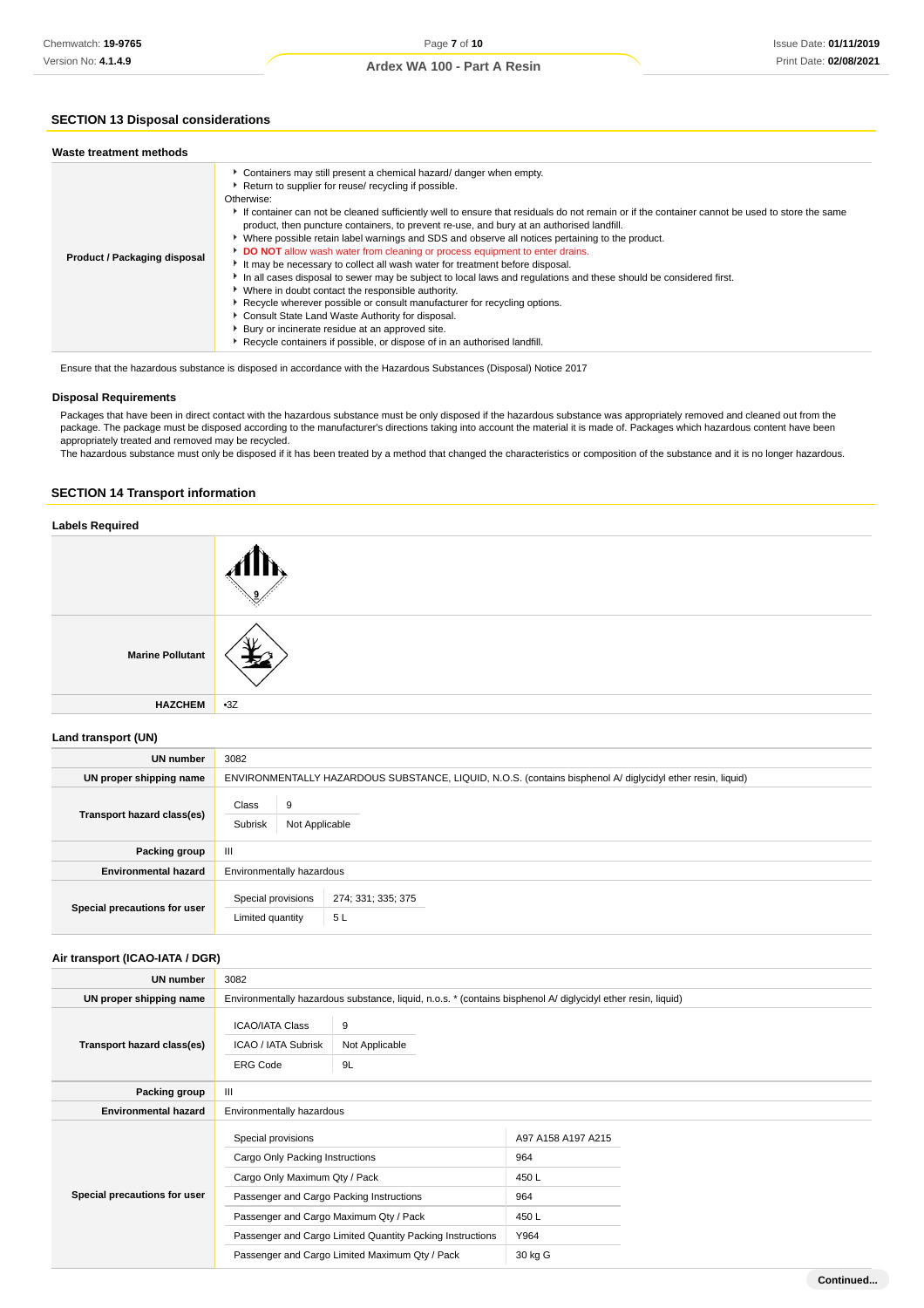#### **Sea transport (IMDG-Code / GGVSee)**

| UN number                    | 3082                                                                 |                                                                                                            |  |  |  |
|------------------------------|----------------------------------------------------------------------|------------------------------------------------------------------------------------------------------------|--|--|--|
| UN proper shipping name      |                                                                      | ENVIRONMENTALLY HAZARDOUS SUBSTANCE, LIQUID, N.O.S. (contains bisphenol A/ diglycidyl ether resin, liquid) |  |  |  |
| Transport hazard class(es)   | <b>IMDG Class</b><br><b>IMDG Subrisk</b>                             | 9<br>Not Applicable                                                                                        |  |  |  |
| Packing group                | Ш                                                                    |                                                                                                            |  |  |  |
| <b>Environmental hazard</b>  | <b>Marine Pollutant</b>                                              |                                                                                                            |  |  |  |
| Special precautions for user | <b>EMS Number</b><br>Special provisions<br><b>Limited Quantities</b> | $F-A$ , $S-F$<br>274 335 969<br>5L                                                                         |  |  |  |

#### **Transport in bulk according to Annex II of MARPOL and the IBC code** Not Applicable

#### **Transport in bulk in accordance with MARPOL Annex V and the IMSBC Code**

| <b>Product name</b>                            | Group         |
|------------------------------------------------|---------------|
| bisphenol A/ diglycidyl ether<br>resin, liquid | Not Available |

#### **Transport in bulk in accordance with the ICG Code**

| <b>Product name</b>                            | <b>Ship Type</b> |
|------------------------------------------------|------------------|
| bisphenol A/ diglycidyl ether<br>resin, liquid | Not Available    |

### **SECTION 15 Regulatory information**

#### **Safety, health and environmental regulations / legislation specific for the substance or mixture**

This substance is to be managed using the conditions specified in an applicable Group Standard

| <b>HSR Number</b> | Group Standard                        |
|-------------------|---------------------------------------|
| <b>HSR002624</b>  | Subsidiary Hazard Group Standard 2020 |

of Chemicals - Classification Data New Zealand Inventory of Chemicals (NZIoC) New Zealand Workplace Exposure Standards (WES)

New Zealand Hazardous Substances and New Organisms (HSNO) Act - Classification

Please refer to Section 8 of the SDS for any applicable tolerable exposure limit or Section 12 for environmental exposure limit.

#### I **bisphenol A/ diglycidyl ether resin, liquid is found on the following regulatory lists**

Chemical Footprint Project - Chemicals of High Concern List

New Zealand Approved Hazardous Substances with controls

New Zealand Hazardous Substances and New Organisms (HSNO) Act - Classification of Chemicals

**Hazardous Substance Location**

Subject to the Health and Safety at Work (Hazardous Substances) Regulations 2017.

| <b>Hazard Class</b> | <b>ntities</b> |
|---------------------|----------------|
| Not Applicable      | Not Applicable |

### **Certified Handler**

Subject to Part 4 of the Health and Safety at Work (Hazardous Substances) Regulations 2017.

| $n_{\rm L}$ |              |
|-------------|--------------|
| <b>100</b>  | 10<br>w<br>. |

Refer Group Standards for further information

#### **Maximum quantities of certain hazardous substances permitted on passenger service vehicles**

Subject to Regulation 13.14 of the Health and Safety at Work (Hazardous Substances) Regulations 2017.

| <b>Hazard Class</b> | Gas (aggregate water capacity in mL) | Liquid (L) | Solid (kg) | Maximum quantity per package for each classification |
|---------------------|--------------------------------------|------------|------------|------------------------------------------------------|
| 6.5A or 6.5B        | 120                                  |            |            |                                                      |

#### **Tracking Requirements**

Not Applicable

#### **National Inventory Status**

| <b>National Inventory</b>                          | <b>Status</b>                                    |  |  |
|----------------------------------------------------|--------------------------------------------------|--|--|
| Australia - AIIC / Australia<br>Non-Industrial Use | Yes                                              |  |  |
| Canada - DSL                                       | Yes                                              |  |  |
| Canada - NDSL                                      | No (bisphenol A/ diglycidyl ether resin, liquid) |  |  |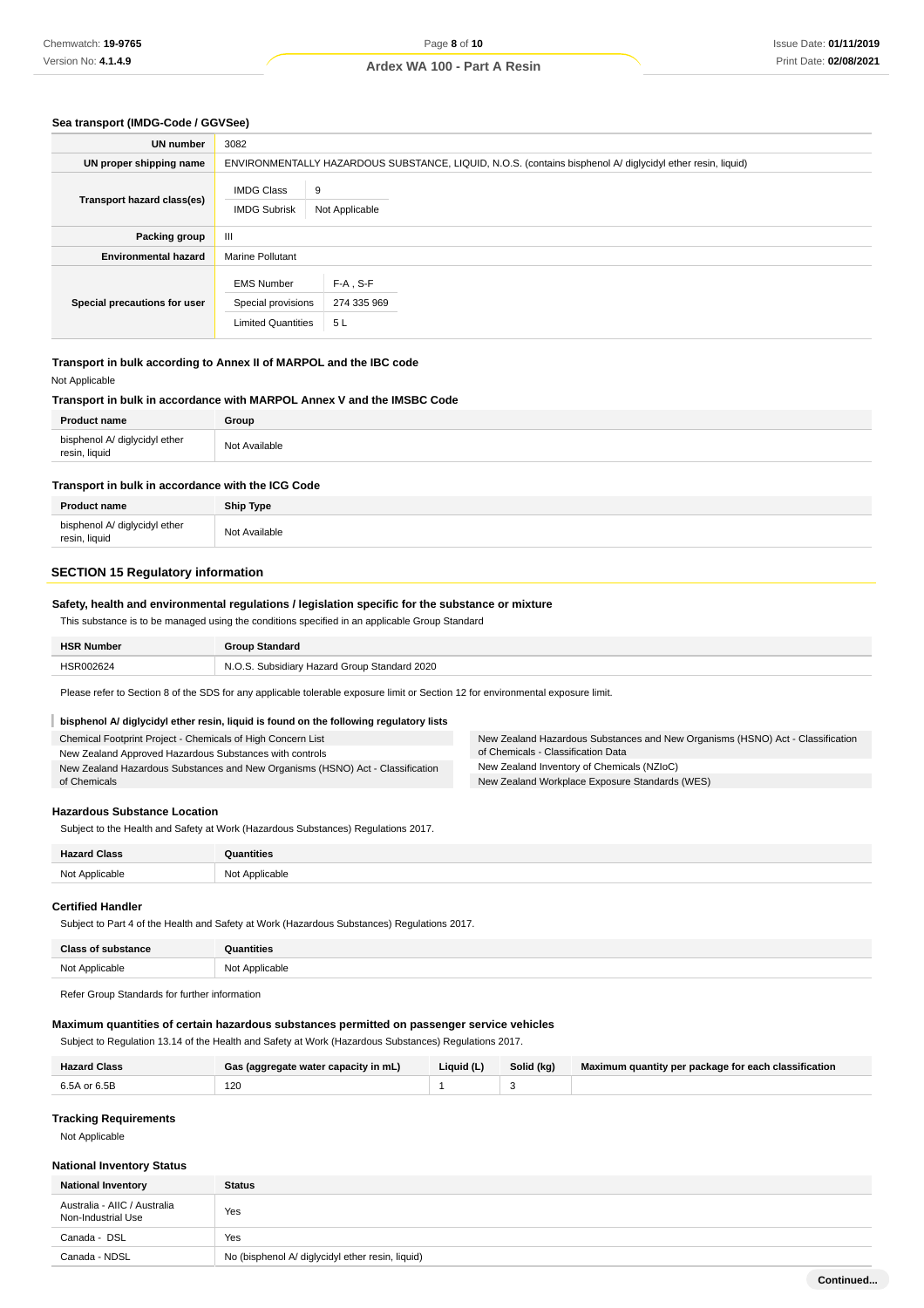| <b>National Inventory</b>     | <b>Status</b>                                                                                                                                                                                            |
|-------------------------------|----------------------------------------------------------------------------------------------------------------------------------------------------------------------------------------------------------|
| China - IECSC                 | Yes                                                                                                                                                                                                      |
| Europe - EINEC / ELINCS / NLP | Yes                                                                                                                                                                                                      |
| Japan - ENCS                  | Yes                                                                                                                                                                                                      |
| Korea - KECI                  | Yes                                                                                                                                                                                                      |
| New Zealand - NZIoC           | Yes                                                                                                                                                                                                      |
| Philippines - PICCS           | Yes                                                                                                                                                                                                      |
| USA - TSCA                    | Yes                                                                                                                                                                                                      |
| Taiwan - TCSI                 | Yes                                                                                                                                                                                                      |
| Mexico - INSQ                 | Yes                                                                                                                                                                                                      |
| Vietnam - NCI                 | Yes                                                                                                                                                                                                      |
| Russia - FBEPH                | Yes                                                                                                                                                                                                      |
| Legend:                       | Yes = All CAS declared ingredients are on the inventory<br>No = One or more of the CAS listed ingredients are not on the inventory and are not exempt from listing(see specific ingredients in brackets) |

### **SECTION 16 Other information**

| D <sub>o</sub><br> | .                |
|--------------------|------------------|
| 1246               | 161<br>ורזר<br>. |

#### **SDS Version Summary**

| Version | Date of<br>Update | <b>Sections Updated</b>                                                                                                                                                                                                                                                                                                  |
|---------|-------------------|--------------------------------------------------------------------------------------------------------------------------------------------------------------------------------------------------------------------------------------------------------------------------------------------------------------------------|
| 3.1.1.1 | 12/02/2016        | Acute Health (eye), Acute Health (inhaled), Acute Health (skin), Chronic Health, Classification, Disposal, Engineering Control,<br>Exposure Standard, Fire Fighter (fire/explosion hazard), Ingredients, Personal Protection (Respirator), Physical Properties,<br>Supplier Information, Toxicity and Irritation (Other) |
| 4.1.1.1 | 01/11/2019        | One-off system update. NOTE: This may or may not change the GHS classification                                                                                                                                                                                                                                           |
| 4.1.2.1 | 29/04/2021        | <b>Regulation Change</b>                                                                                                                                                                                                                                                                                                 |
| 4.1.2.2 | 30/05/2021        | Template Change                                                                                                                                                                                                                                                                                                          |
| 4.1.2.3 | 04/06/2021        | Template Change                                                                                                                                                                                                                                                                                                          |
| 4.1.2.4 | 05/06/2021        | Template Change                                                                                                                                                                                                                                                                                                          |
| 4.1.2.5 | 09/06/2021        | Template Change                                                                                                                                                                                                                                                                                                          |
| 4.1.2.6 | 11/06/2021        | Template Change                                                                                                                                                                                                                                                                                                          |
| 4.1.3.6 | 14/06/2021        | <b>Regulation Change</b>                                                                                                                                                                                                                                                                                                 |
| 4.1.3.7 | 15/06/2021        | Template Change                                                                                                                                                                                                                                                                                                          |
| 4.1.3.8 | 05/07/2021        | Template Change                                                                                                                                                                                                                                                                                                          |
| 4.1.4.8 | 14/07/2021        | <b>Regulation Change</b>                                                                                                                                                                                                                                                                                                 |
| 4.1.4.9 | 01/08/2021        | Template Change                                                                                                                                                                                                                                                                                                          |

#### **Other information**

Classification of the preparation and its individual components has drawn on official and authoritative sources as well as independent review by the Chemwatch Classification committee using available literature references.

The SDS is a Hazard Communication tool and should be used to assist in the Risk Assessment. Many factors determine whether the reported Hazards are Risks in the workplace or other settings. Risks may be determined by reference to Exposures Scenarios. Scale of use, frequency of use and current or available engineering controls must be considered.

#### **Definitions and abbreviations**

PC-TWA: Permissible Concentration-Time Weighted Average PC-STEL: Permissible Concentration-Short Term Exposure Limit IARC: International Agency for Research on Cancer ACGIH: American Conference of Governmental Industrial Hygienists STEL: Short Term Exposure Limit TEEL: Temporary Emergency Exposure Limit。 IDLH: Immediately Dangerous to Life or Health Concentrations ES: Exposure Standard OSF: Odour Safety Factor NOAEL :No Observed Adverse Effect Level LOAEL: Lowest Observed Adverse Effect Level TLV: Threshold Limit Value LOD: Limit Of Detection OTV: Odour Threshold Value BCF: BioConcentration Factors BEI: Biological Exposure Index AIIC: Australian Inventory of Industrial Chemicals DSL: Domestic Substances List NDSL: Non-Domestic Substances List IECSC: Inventory of Existing Chemical Substance in China EINECS: European INventory of Existing Commercial chemical Substances ELINCS: European List of Notified Chemical Substances NLP: No-Longer Polymers ENCS: Existing and New Chemical Substances Inventory